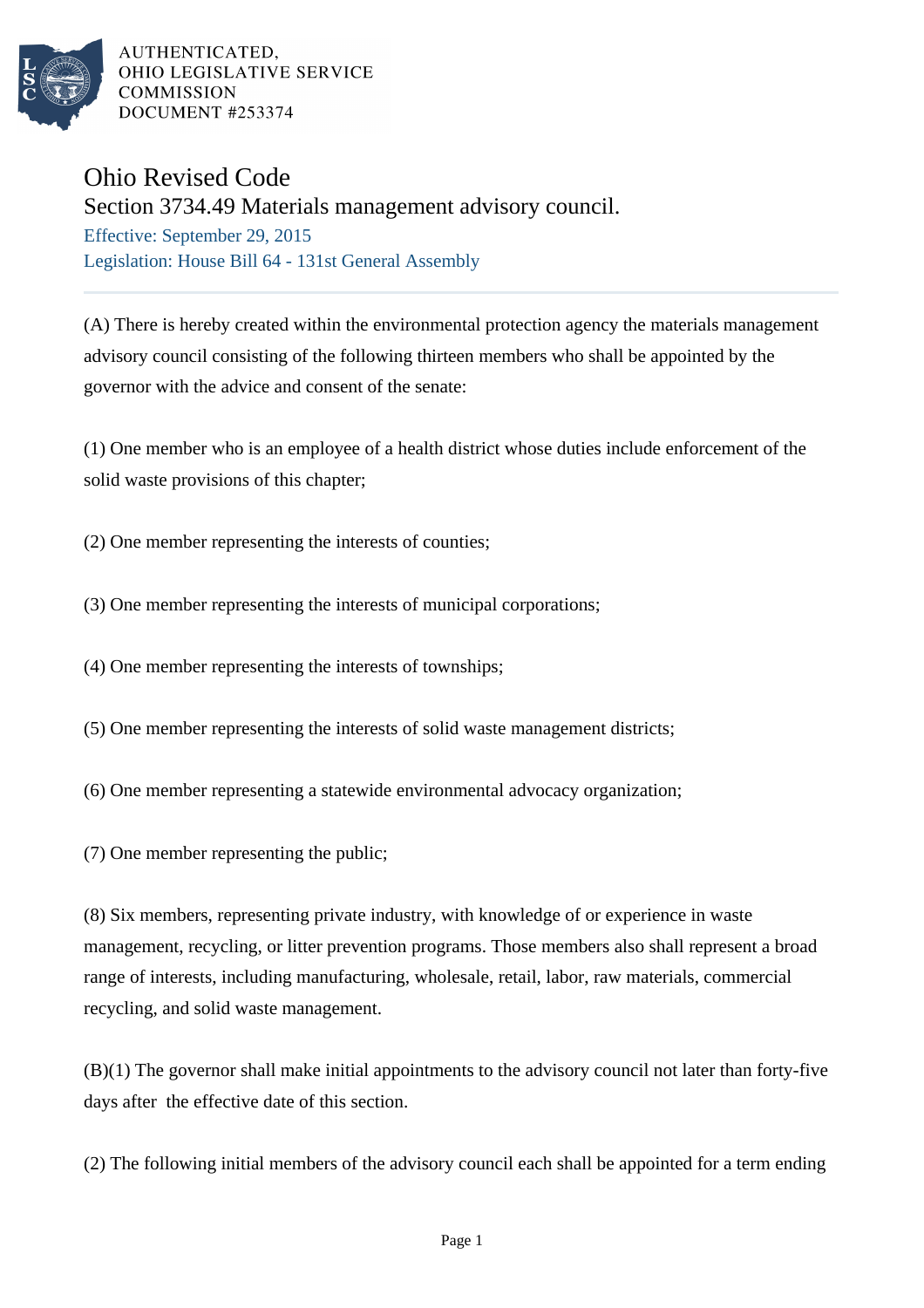

AUTHENTICATED. OHIO LEGISLATIVE SERVICE **COMMISSION** DOCUMENT #253374

July 1, 2016:

(a) The member representing the interests of counties;

(b) The member representing the interests of solid waste management districts;

(c) Three of the members with knowledge of or experience in waste management, recycling, or litter prevention programs.

(3) The following initial members of the advisory council each shall be appointed for a term ending July 1, 2017:

(a) The member who is an employee of a health district whose duties include enforcement of the solid waste provisions of this chapter;

(b) The member representing the interests of municipal corporations;

(c) Three of the members with knowledge of or experience in waste management, recycling, or litter prevention programs.

(4) The following initial members of the advisory council each shall be appointed for a term ending July 1, 2018:

(a) The member representing the interests of townships;

(b) The member representing a statewide environmental advocacy organization;

(c) The member representing the public.

Thereafter, terms of office shall be for three years. Each member shall hold office from the date of the member's appointment until the end of the term for which the member was appointed. In the event of death, removal, resignation, or incapacity of a member, the governor, with the advice and consent of the senate, shall appoint a successor who shall hold office for the remainder of the term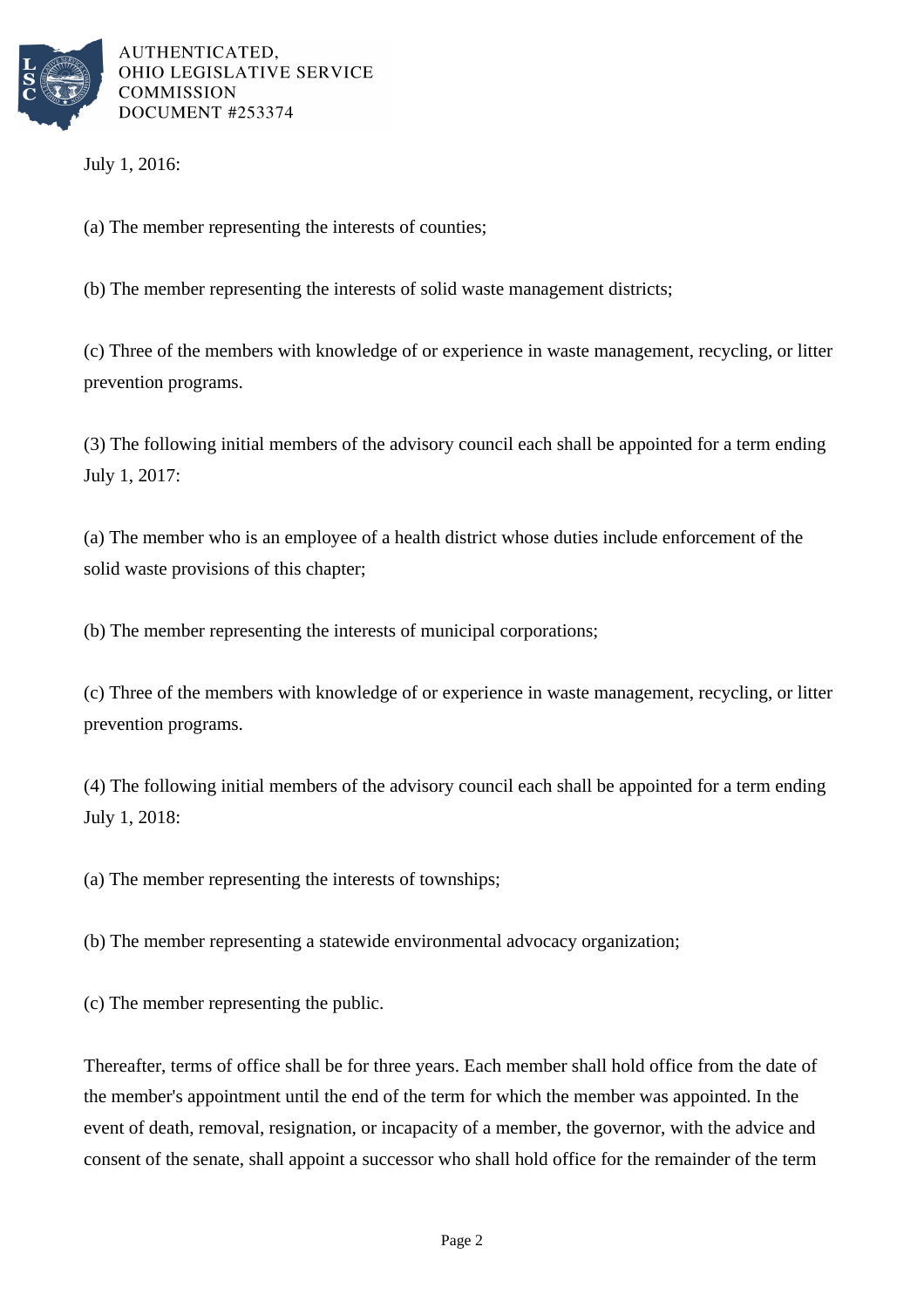

## AUTHENTICATED, OHIO LEGISLATIVE SERVICE **COMMISSION** DOCUMENT #253374

for which the successor's predecessor was appointed. A member shall continue in office subsequent to the expiration date of the member's term until the member's successor takes office or until a period of sixty days has elapsed, whichever occurs first. Members may be reappointed. The governor at any time may remove a member for misfeasance, nonfeasance, or malfeasance in office.

(C) The advisory council shall hold at least two meetings each year. Special meetings may be held at the request of the chairperson or a majority of the members. The director of environmental protection shall select from among the advisory council's members a chairperson. The advisory council annually shall select from among its members a vice-chairperson and a secretary to keep a record of its proceedings. Not later than two hundred days after the selection of the first chairperson of the advisory council, the advisory council shall adopt bylaws governing its procedural operations. A majority vote of the members of the advisory council is necessary to take action on any matter.

(D) Membership on the advisory council does not constitute holding a public office or position of employment under the laws of this state and does not constitute grounds for removal of public officers or employees from their offices or positions of employment.

(E) A member of the advisory council shall serve without compensation for attending advisory council meetings, but shall be reimbursed for all ordinary and necessary expenses incurred in the performance of duties as a member.

(F) The advisory council shall do all of the following:

(1) Advise and assist the director with preparation of the state solid waste management plan and periodic revisions to the plan under section 3734.50 of the Revised Code;

(2) Approve or disapprove the draft state solid waste management plan and periodic revisions prior to adoption of the plan under section 3734.50 of the Revised Code;

(3) Annually review implementation of the state solid waste management plan;

(4) Prepare and submit an annual report to the general assembly on the state's solid waste management system and efforts towards achieving the goals, restrictions, and objectives established